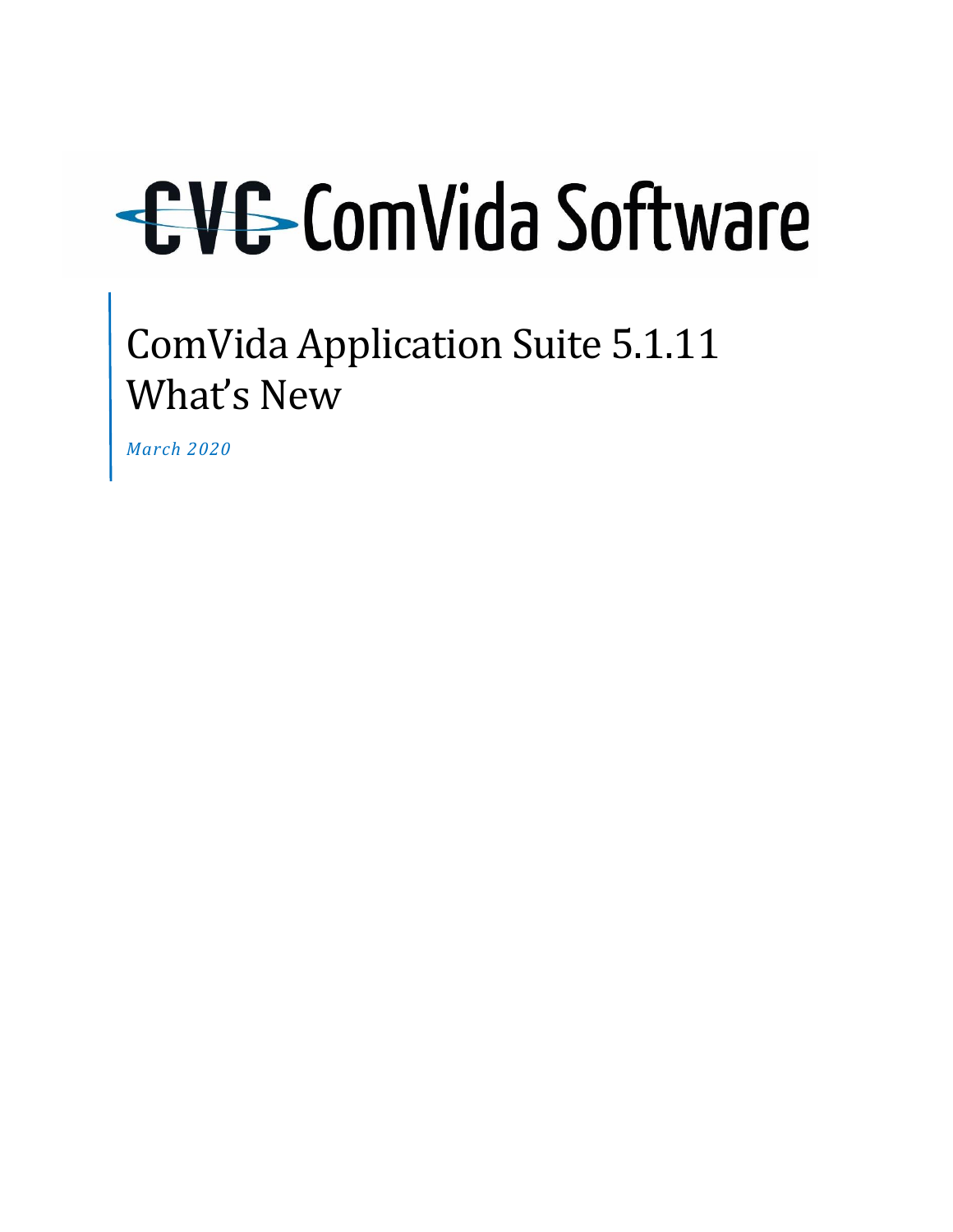#### Contents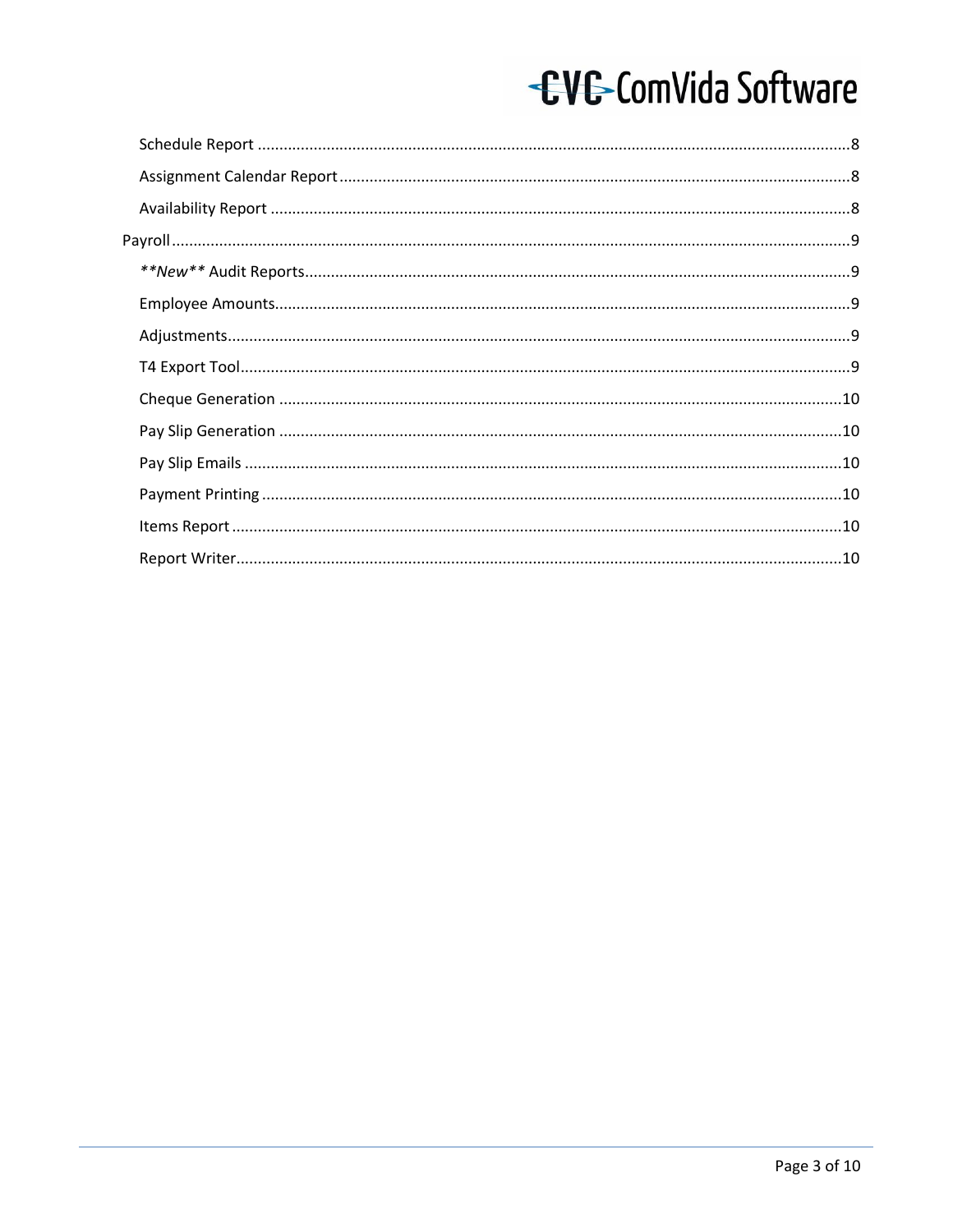#### <span id="page-3-0"></span>Main

#### <span id="page-3-1"></span>Background Jobs Agent

To facilitate more timely notifications and updates, Background Jobs can now be configured to run as often as **every 10 minutes**. (#3311)

#### <span id="page-3-2"></span>Filter Management

Deleting a filter that is in use will now clear that filter for any operators that were using it, however those users will still need to log out to reset their active filter. (#3268)

#### <span id="page-3-3"></span>Communications

#### <span id="page-3-4"></span>Simplified Notifications Menu

As the list of Notification Types has grown, so has the menu, making it more complex to navigate and review notifications, so the menu has been simplified to a list of **Notification Categories** instead. Each category page can still be filtered and sorted as necessary to review specific types of notifications.

To further simplify access, categories with no active Notification Types will not be shown in the menu. (#3251)



#### <span id="page-3-5"></span>*\*\*New\*\** Call Record Comments

To enhance message tracking, when a Call Record is created as part of a notification, the **details of the message** sent to each recipient will be stored in the Call Record Comment. (#3261)



#### <span id="page-3-6"></span>*\*\*New\*\** Suppress Login Prompt

Sites that send out text message Notifications may prefer to exclude the default prompt at the bottom to "Login to… for more information". To do so, set the new **SMSSuppressLoginPrompt** in Company Settings to Yes. (#3262)

#### <span id="page-3-7"></span>*\*\*New\*\** @Accept/Partial@ Response Option

To discourage recipients from responding to messages with Decline, a new **@Accept/Partial@** option has been added in 5.1.11. It can be used in any Notification Type Suffix. (#3309)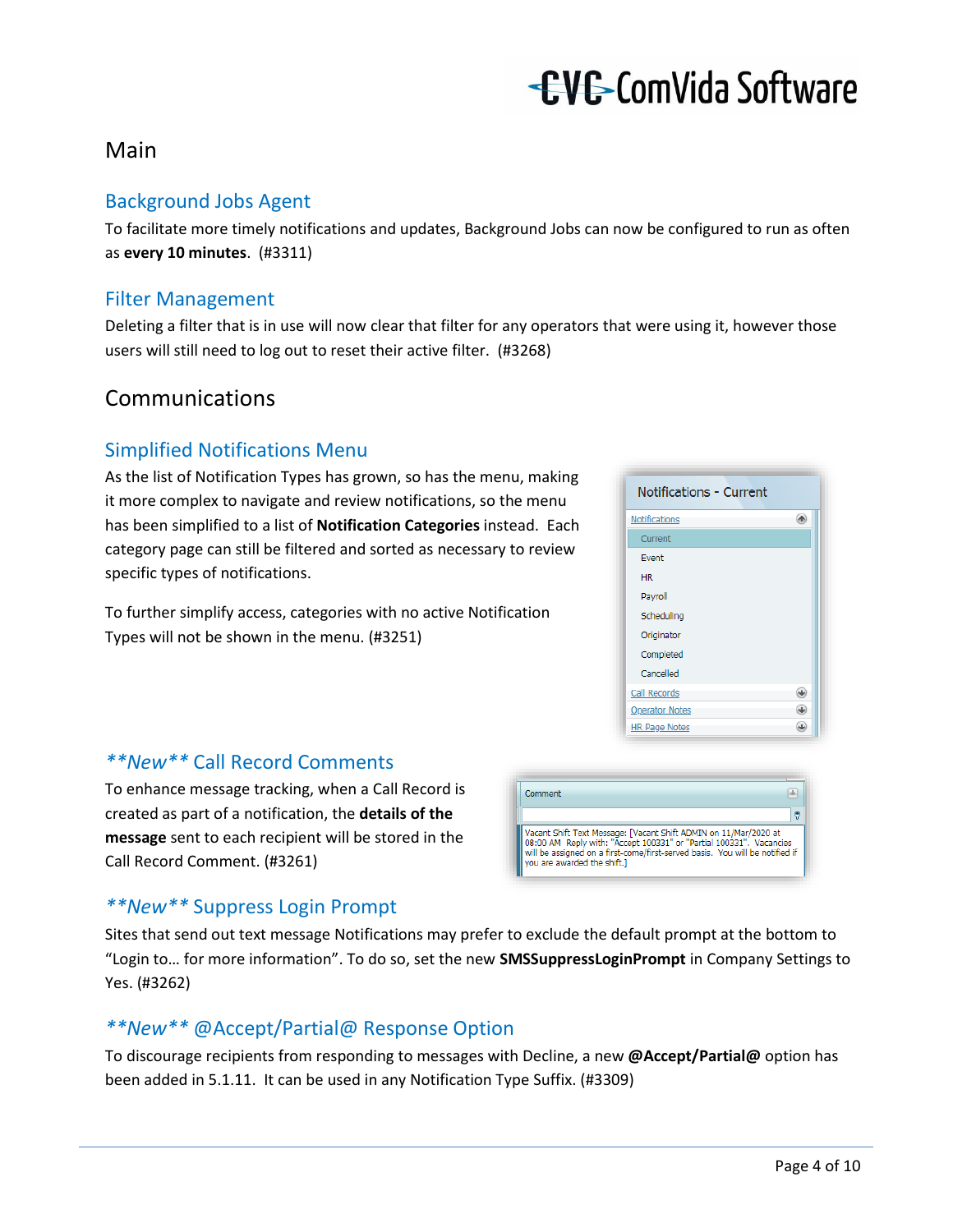#### <span id="page-4-0"></span>Reset Recipient List

When a notification is copied, the recipient list can now be **reset to the default recipients**. This should simplify the task of notifying a specific group of employees when following up on a previous notification. (#3263)

#### <span id="page-4-1"></span>Notification Titles

Notification Titles containing a line break (carriage return) will no longer cause an error when sending as an email. (#3164)

#### <span id="page-4-2"></span>Self Serve

#### <span id="page-4-3"></span>*\*\*New\*\** Time Clock IP Address Filtering

To facilitate **location management** for sites using the Self Serve Time Clock to track employee attendance, a new IP Addresses table is now available under Setup. It can be used to limit access to the Time Clock page,

ensuring employees are only able to clock in and out when they're on location. Both v4 (172.32.24.999) and v6

| × | 2001:1970:4d63:c600:4d67:ecc4:6e80:dad2<br>$\pm$ |              | Local v6 IP Address |          | ✓      |         | Aaberg, Lise            | 15/Jan/20<br>10/Jan/20 |
|---|--------------------------------------------------|--------------|---------------------|----------|--------|---------|-------------------------|------------------------|
| × | 192.178.1.100-192.178.1.120                      |              | Onsite addresses    |          | ✓      |         | Aaberg, Lise            | 11/Mar/20              |
|   |                                                  | <sub>2</sub> |                     | <b>P</b> |        | k.      | ۴                       |                        |
| 4 | <b>IP Address</b>                                | (ski)        | Description         | jak.     | Active | $ $ -k- | <b>GM</b><br>Created By | Created W              |
|   | Time Clock IP Addresses                          |              |                     |          |        |         | Reports                 | Support                |

(2001:1970:db8:3333:4444:5555:6666:7777:8888) IP Address formats are supported.

Note that the default setting is an asterisk (\*) to indicate that all IP Addresses are able to access the Time Clock page, and ranges are also supported when separated by a hyphen (192.168.1.100-192.168.120).

To temporarily deactivate an address, uncheck the Active checkbox.

To further facilitate employee attendance and location tracking, a new **Time Swipes report** has been added to Scheduling. The report includes the IP Address of each swipe, along with the In and Out times for all or selected employees for a range of dates. (#3220)

#### <span id="page-4-4"></span>Non-modifable Shifts

Rather than clearing the Shift code, the Shift Handle tool will no longer be displayed when an employee attempts to **Shift Handle** a shift that is not marked as Modifiable by Employee. (#3150)

#### <span id="page-4-5"></span>Assignment List Page

If the Assignment List page was not previously assigned a menu group in the Self Serve area, it will be updated to appear under the **Assignments** menu. (#3256)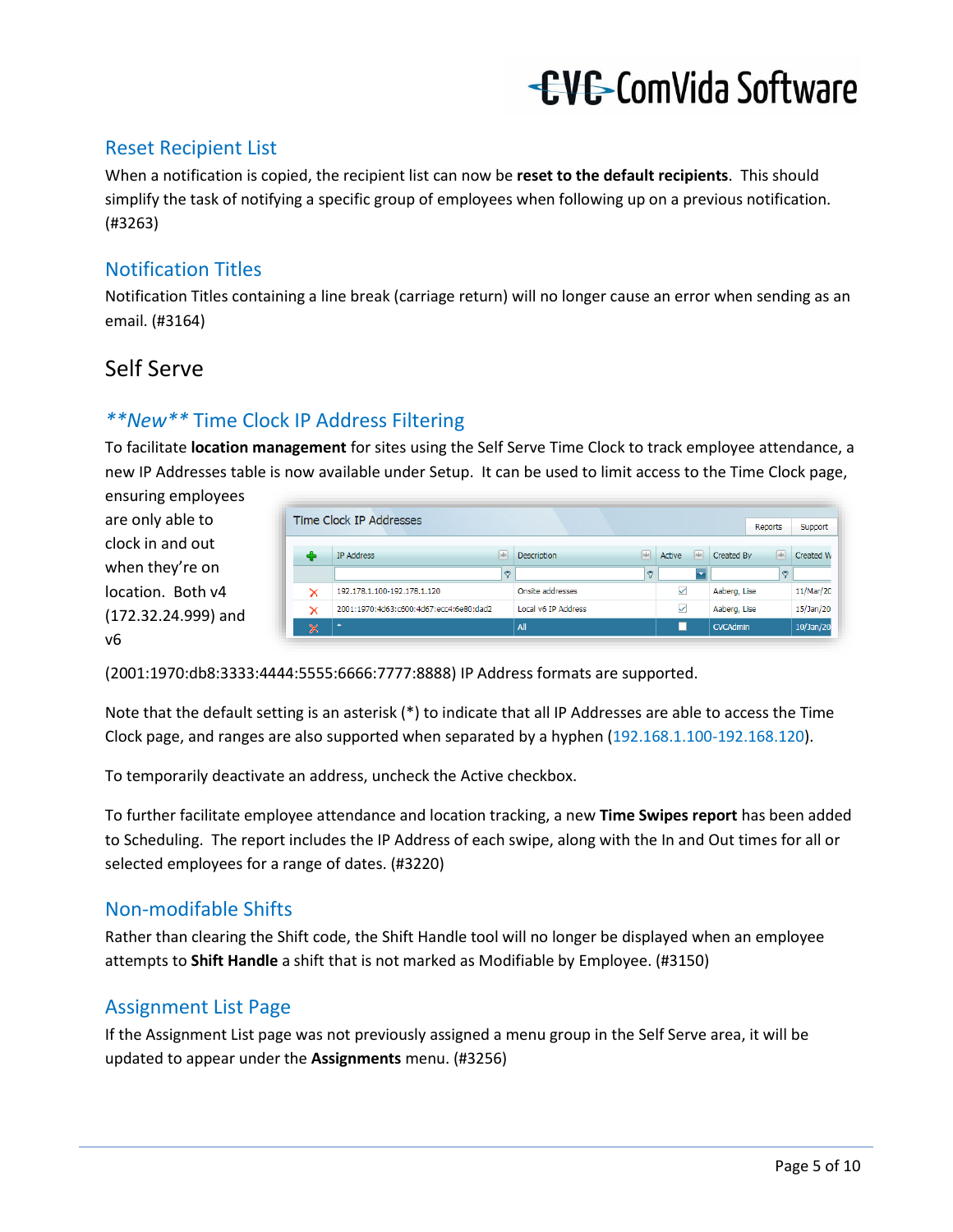Operators with appropriate security rights will also be able to view, edit and/or delete assignment notes on this page. **To disable all access**, ensure that the **View Assignments Notes** Security Right in the Personal Security Groups is set to No Access. (#3223)

#### <span id="page-5-0"></span>Human Resources

#### <span id="page-5-1"></span>Historical Employee Export

The historical export of employee information will no longer carry forward values when subsequent rows are blank. (#3315)

#### <span id="page-5-2"></span>Scheduling

#### <span id="page-5-3"></span>*\*\*New\*\** Shift Handle

To assist schedulers with notifying employees of assignment changes, the Shift Handle tool now includes the option to **create a notification** at the end of the process. By default, Shift Handle notifications will use a new Notification Type of **Assignment Change**, which can be customized to suit organizational needs. Alternatively, the SS Setting, **ShiftHandleNotificationType**, can be modified to use another type of notification.

To create a notification, just check the new **Create Notification** box under the "To" date and process the add, change or delete as normal. When the assignment changes are done, the Notifications page will be

displayed with a new notification, much like the notification process in the Shifts to be Filled page. *Note: If the Notifications* 

| Change Shift<br>◯ Add Shift<br>◯ Delete Shift                | Shift: | Avail - Available         |  |
|--------------------------------------------------------------|--------|---------------------------|--|
| From: 12/Mar/2020<br>12/Mar/2020<br>œ<br>×<br>To:            | To:    | DE-A8 - Dempster 4pm-12am |  |
| <b>Create Notification</b><br>Perform Assignment Checks<br>✓ |        |                           |  |

*page was already open, it may not move to the front automatically (due to browser restrictions), if this happens, just click on the Notifications tab to finish the notification and send the message(s).* (#3242)

As mentioned below under Scheduling Tools, Shift Handle will **default to the current working employee and date** when called from the Tools menu (#3194), and the **Perform Assignment Checks** option can be set to default to unchecked (#3132). Se[e Scheduling Tools](#page-6-4) for more details.

Shift Handle also now has an **OK** button that will close the tool automatically after the process is complete (#3236).

#### <span id="page-5-4"></span>Assignment List

The Assignment List page now includes the ability to **view and edit Assignment Notes**. Operators with appropriate authority will see the notes displayed in the grid and a new pop-up supports adding, editing and deleting notes. (#3223)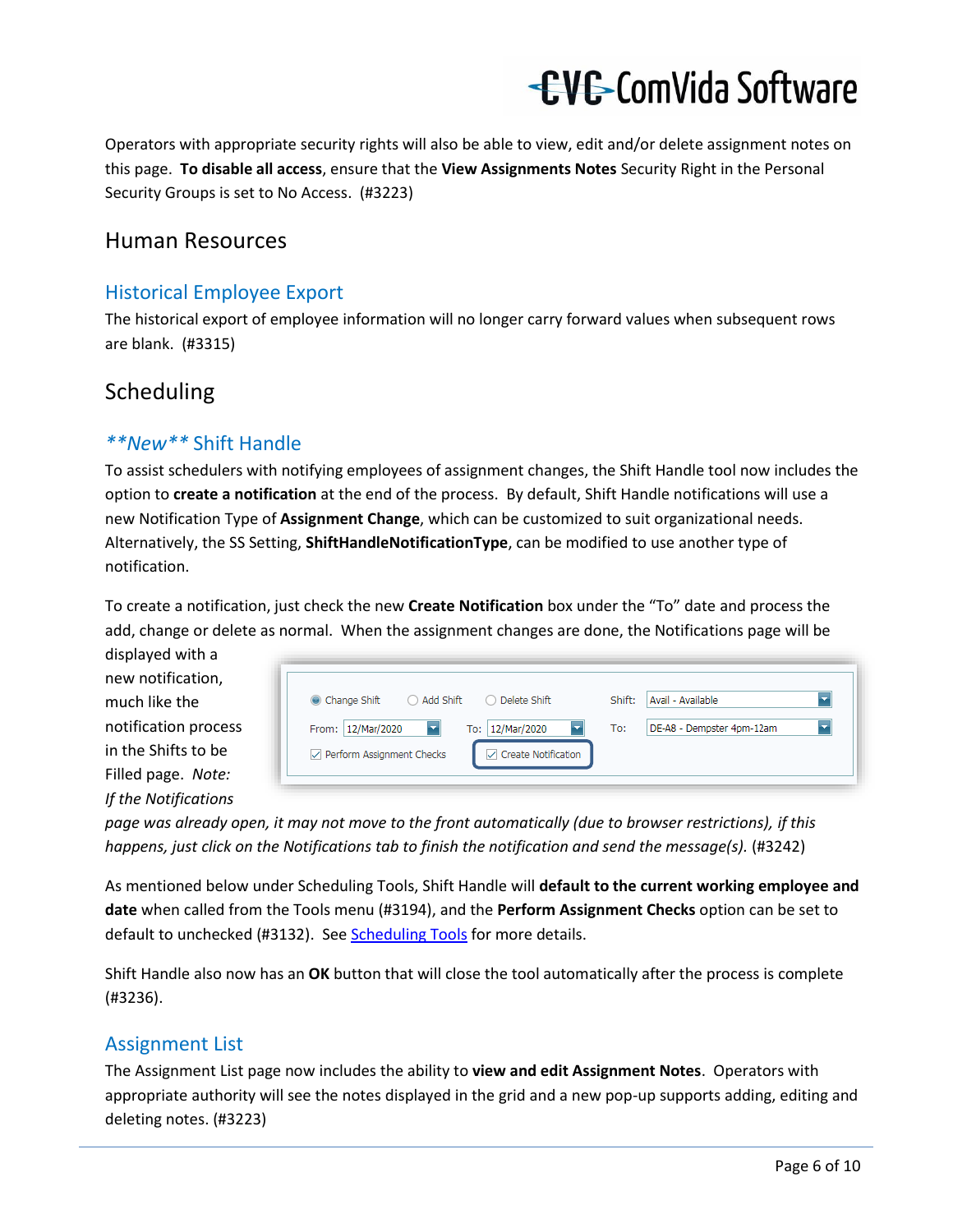The maximum entry on assignments has been increased to allow **kilometers** to be recorded as lump-sum amounts. (#3308)

#### <span id="page-6-0"></span>Assignment Editor

The Assignment Editor has been reorganized so that **more assignment rows** can be seen in the grid, and when there's one shift on the working date, it will **default automatically** when adding a note. (#3335 & #2658)

#### <span id="page-6-1"></span>Shifts to be Filled

Sites that need to identify when an employee was last contacted for the current shift and work date can do so by changing the new **ShiftsTBFLastContactedByShift** setting in the Scheduling Settings table to Yes. When this option is enabled, the Last Contacted column in the employee grid will show when the employee was last contacted for the current shift for the work date being displayed. (#3264)

#### <span id="page-6-2"></span>Block Booking

The contents of the Notification **messages** sent from the Block Booking page have been streamlined to reduce the number of message segments. (#3314)

The Sort order will now default to **seniority** order when the page first loads. (#3102)

#### <span id="page-6-3"></span>Daily Attendance

An employee with swipes and no associated shift will appear with (No Shift) in the employee grid, and the swipes for that employee will also be listed in the **Swipes grid** on the right. (#3331)

When an employee has more than one **In** swipe on a work date, both swipes will be displayed in the Swipes grid. (#3323)

#### <span id="page-6-4"></span>Scheduling Tools

All employee-specific tools (Shift Handle, Shift Exchange, Assignment Substitution, Multiple Change and Record a Call) will now **default to the current working employee and date** when called from the Tools menu. (#3194)

Tools that offer the **Perform Assignment Checks** option will use the new **DefaultAssignmentCheckOn** setting to determine whether or not the option is checked by default. To have that option unchecked by default, change the new setting to **No**. (#3132)

Tools that include the **Employee criteria** grid will no longer display an error message when the Filter option is selected and the dropdown is left empty – it will instead default to all employees.(#3306)

#### <span id="page-6-5"></span>Shift Exchange Tool

Another new setting is available to default each employee's Position and EI Class to **Override**, automatically defaulting to the employee's home Position and EI Class. To apply this option, change the **DefaultShiftExchangeOverride** setting to **Yes**. (#3218)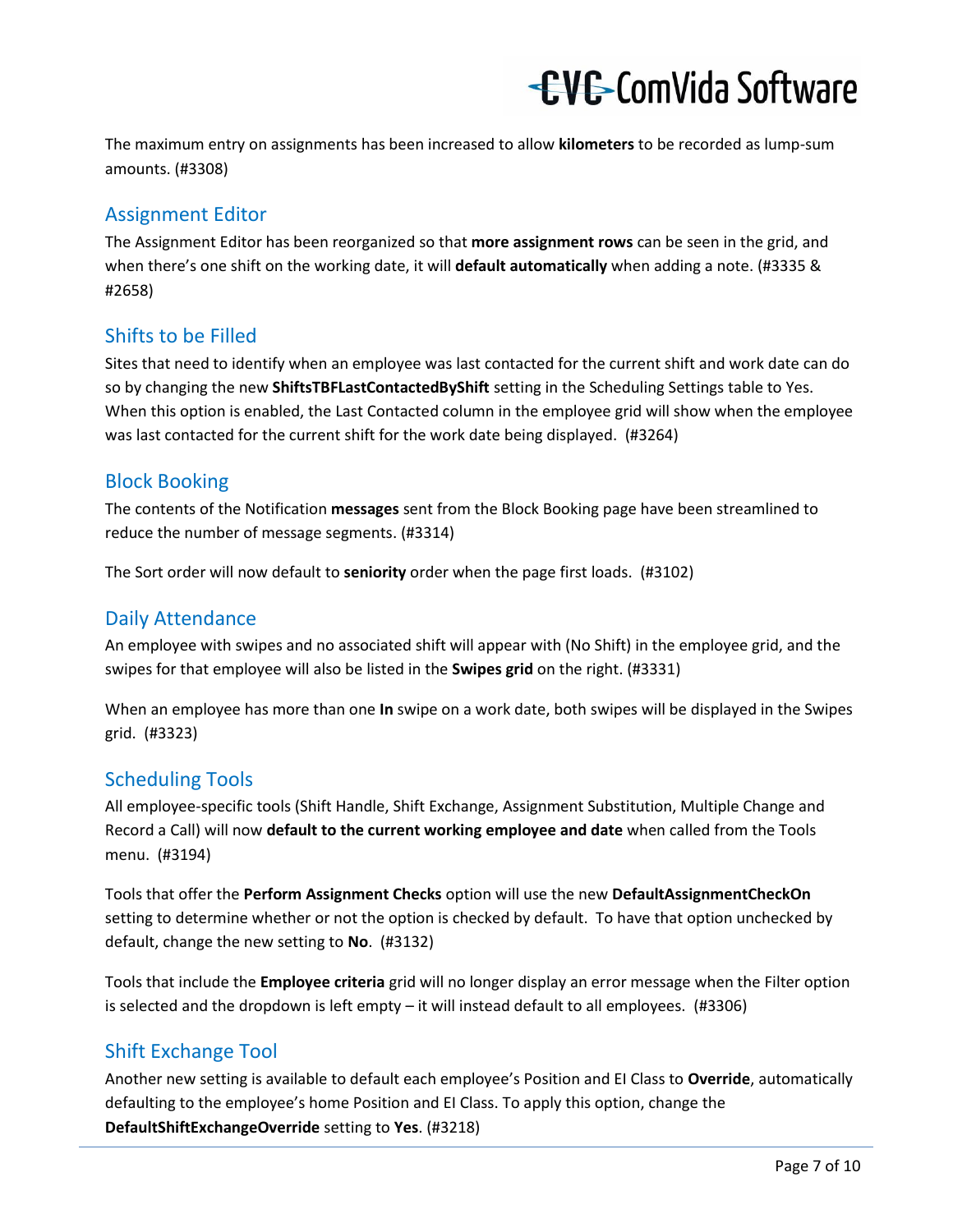#### <span id="page-7-0"></span>Freeze Schedules Tool

The Freeze Schedules report now includes the **EI Class** when EI Class is used in Scheduling. (#3218)

#### <span id="page-7-1"></span>Global Shift Coverage Tool

Generating shift coverage through the Global Shift Coverage tool will automatically default to **deleting existing coverage** unless that option is unchecked. (#3212)

#### <span id="page-7-2"></span>Rotation Assignments & Reporting

The employee's **Original Start Day** for the rotation will be shown next to the Original Start Date in the Rotation Assignments grid. (#3215)

The Rotation Assignments report can now be printed in a summary format to view a **quick list of employee rotation assignments** There's also a new option to just print **Unassigned Rotations**. (#3238 & #3032)

| <b>Rotation Assignments</b><br>Employee Type Block: ???-?!?-???-???<br><b>Exclude Ended Rotation Assignments</b> |                       |        |                                     |                          |                                        |                 |  |  |  |  |  |  |
|------------------------------------------------------------------------------------------------------------------|-----------------------|--------|-------------------------------------|--------------------------|----------------------------------------|-----------------|--|--|--|--|--|--|
| <b>Rotation</b><br>Code                                                                                          | <b>Description</b>    | Length | <b>Employees</b><br><b>Assigned</b> | <b>Employee</b>          | <b>Assignment</b><br><b>Start Date</b> | <b>End Date</b> |  |  |  |  |  |  |
| <b>CA-FTLine1</b>                                                                                                | Carson FT Line 1      | 84     | 0                                   |                          |                                        |                 |  |  |  |  |  |  |
| <b>CA-FTLine2</b>                                                                                                | Carson FT Line 2      | 84     | 0                                   |                          |                                        |                 |  |  |  |  |  |  |
| <b>CA-FTLine3</b>                                                                                                | Carson FT Line 3      | 84     | 1                                   |                          |                                        |                 |  |  |  |  |  |  |
|                                                                                                                  |                       |        |                                     | Ginet, Lorraine (GINE,L) | 01/Jan/2021                            |                 |  |  |  |  |  |  |
| <b>CA-FTLine4</b>                                                                                                | Carson FT Line 4      | 83     | 1                                   |                          |                                        |                 |  |  |  |  |  |  |
|                                                                                                                  |                       |        |                                     | Mishra, Sashi (MISH,S)   | 01/Jan/2021                            |                 |  |  |  |  |  |  |
| <b>CA-FTNAW</b>                                                                                                  | Carson FT Night Awake | 7      | 1                                   | Sandhar, Baljit (SAND,B) | 01/Jan/2021                            |                 |  |  |  |  |  |  |

#### <span id="page-7-3"></span>Sign In Sheets

A new option in the Sign In Sheets report will include **space for vacancies** to be noted and the page break between departments is now optional. (#3224)

#### <span id="page-7-4"></span>Assignment Sheets Report

Employee names will no longer print twice when they have two shifts in one day, and **all employee names** will be printed correctly. (#2696, #3324 & #3325)

#### <span id="page-7-5"></span>Schedule Report

All day **column headers** will now print correctly. (#3340)

#### <span id="page-7-6"></span>Assignment Calendar Report

The Assignment Calendar report can now be printed for **selected Assignment Types**. (#3193)

#### <span id="page-7-7"></span>Availability Report

The option to **Page Break by Department** will now start a new page for each Department. (#3194)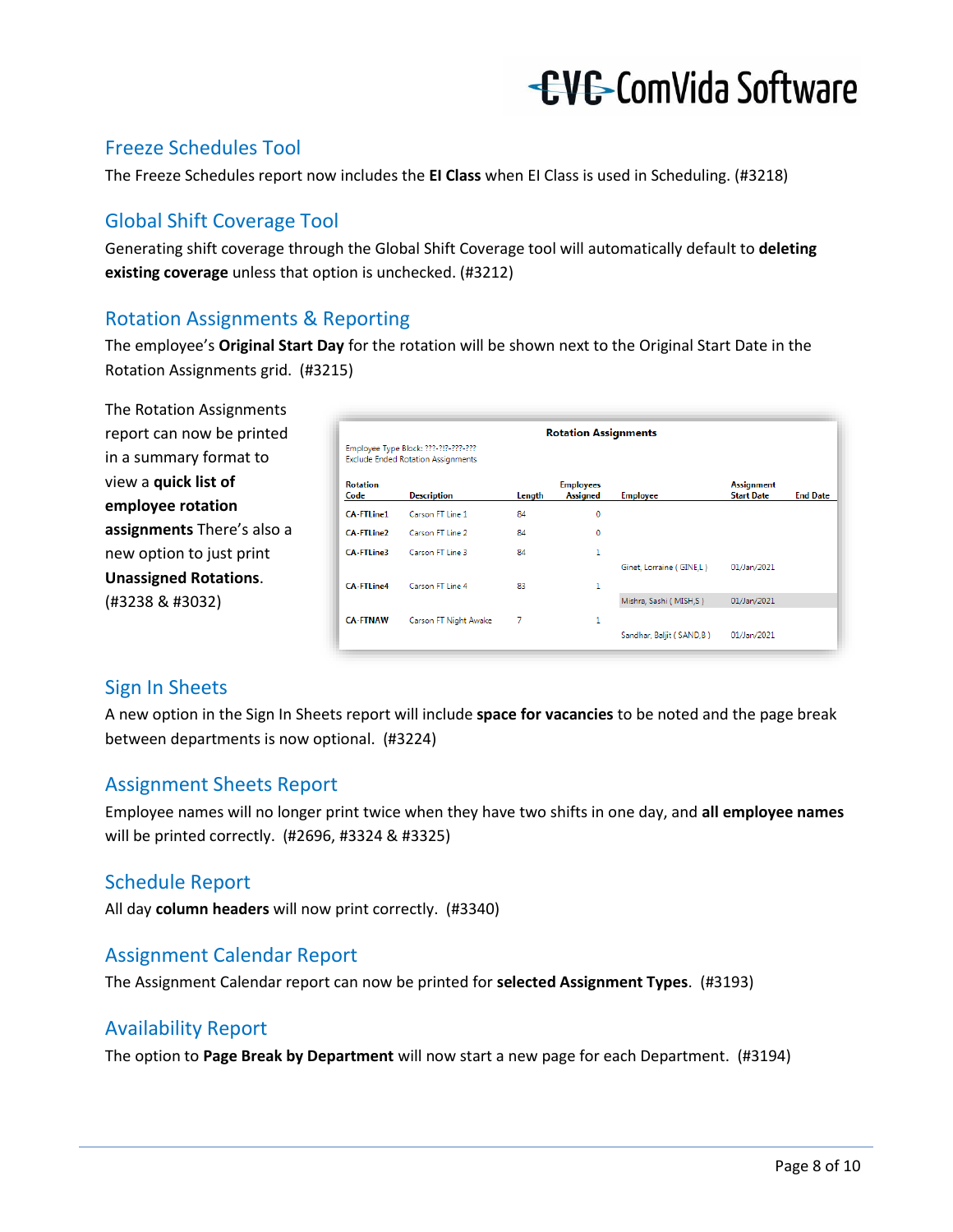#### <span id="page-8-0"></span>Payroll

#### <span id="page-8-1"></span>*\*\*New\*\** Audit Reports

Audit Reports for the **Amounts, Transactions, Adjustments and Payroll Setup tables** are now available for review. In order to view the reports, new Payroll Report security rights will need to be configured for the

appropriate operator security groups. The reports can be printed for all or specific employees, items or reports, with filter options to focus on a specific

|                | <b>Items: 0500</b> |       | Modified between: 01/Jan/0001 and 31/Dec/9999       |               |       |  |  | <b>Payroll Audit Report - Items</b> |                            |   |       |         |            |                                     |      |                                  |
|----------------|--------------------|-------|-----------------------------------------------------|---------------|-------|--|--|-------------------------------------|----------------------------|---|-------|---------|------------|-------------------------------------|------|----------------------------------|
|                | # Item             | Label | <b>Description</b>                                  | Cycle Blank   |       |  |  | Ba Pr Tr El Rate                    | $GL$ -Acc/<br>Reg. Reverse |   | Print |         | <b>Box</b> | <b>Note</b>                         | Unit | Type /<br><b>Act Prop Filter</b> |
|                |                    |       |                                                     |               | DUPCC |  |  |                                     |                            |   |       |         |            | TR SC PD YR PL IN AM IN AM IN AM PL |      |                                  |
|                | 0 0500             |       | <b>REG PAY REGULAR PAY</b>                          | <b>PFRIOD</b> |       |  |  | Y Y Y Y AWORK                       |                            |   |       | YFAA    | 0014       |                                     | H S  | Y GYY-YYY-YYW-Y                  |
|                |                    |       | Modified by: CVCPRConversion on 10/06/2011 07:46:36 |               |       |  |  |                                     |                            | v |       | A       |            |                                     |      | 777-777-777-777                  |
|                | 1 0500             |       | REG PAY REGULAR PAY                                 | <b>PFRIOD</b> |       |  |  | Y Y Y Y AWORK                       |                            |   |       | Y F A A | 14         |                                     | H S  | Y GYY-YYY-YYW-Y                  |
|                |                    |       | Modified by: CVCPRConversion on 10/06/2011 07:46:36 |               |       |  |  |                                     |                            | v |       | A       |            |                                     |      | 777-777-777-777                  |
|                | 20500              |       | REG PAY REGULAR PAY                                 | <b>PFRIOD</b> |       |  |  | Y Y Y Y AWORK                       | $GI - 0500$                |   |       | Y F A A | 14         |                                     | H S  | Y GYY-YYY-YHW-<br>Y              |
|                |                    |       | Modified by: Anders, Sonia on 12/18/2013 09:25:07   |               |       |  |  |                                     | <b>RV-0500</b>             | Y |       | A       |            |                                     |      | 777-777-777-777                  |
|                | 3 0500             |       | <b>REG PAY REGULAR PAY</b>                          | <b>PERIOD</b> |       |  |  | Y Y Y Y AWORK                       | 5500                       |   |       | YEAA    | 14         |                                     | H S  | GYY-YYY-YHW-<br>Ÿ                |
|                |                    |       | Modified by: Aaberg, Lise on 10/24/2018 15:56:51    |               |       |  |  |                                     | 0500RV RFG Y<br>PAY        |   |       | A       |            |                                     |      | 222-222-222-222                  |
| $\overline{4}$ | 0500               |       | <b>REG PAY REGULAR PAY</b>                          | <b>PERIOD</b> |       |  |  | Y Y Y Y AWORK                       | 5500                       |   |       | Y E A A | 14         |                                     | H S  | Y GYY-YYY-YHW-<br>Y              |
|                | Item Count: 1      |       | Modified by: Aaberg, Lise on 10/24/2018 16:10:51    |               |       |  |  |                                     | 0500RV REG Y<br>PAY        |   |       | A       |            |                                     |      | 777-777-777-777                  |

operator along with a range of modified dates. (#3016)

#### <span id="page-8-2"></span>Employee Amounts

The Set Amounts | **Set Blank** tool will no longer display an error message when multiple amounts have the same item. (#3294)

**Merging amounts** when Keep Blank has been checked will no longer require additional steps to complete the process. (#3052)

**Deleting an amount** with matching transactions in the current pay period will now display an appropriate error message. (#3265)

#### <span id="page-8-3"></span>Adjustments

Copied adjustments will re-check the Keep Blank values to prevent unnecessary editing of the department, unit, cost centre, and position values. (#3285)

Importing adjustments with lowercase **When** values will automatically convert the values to uppercase rather than defaulting to Middle. (#3077)

The file name extension for exported adjustments will now default to **csv** (comma separated values) to simplify editing the file. (#3230)

#### <span id="page-8-4"></span>T4 Export Tool

The T4 export file summary will correctly report the total for **Box 52, Total Pension Adjustment**. (#3310)